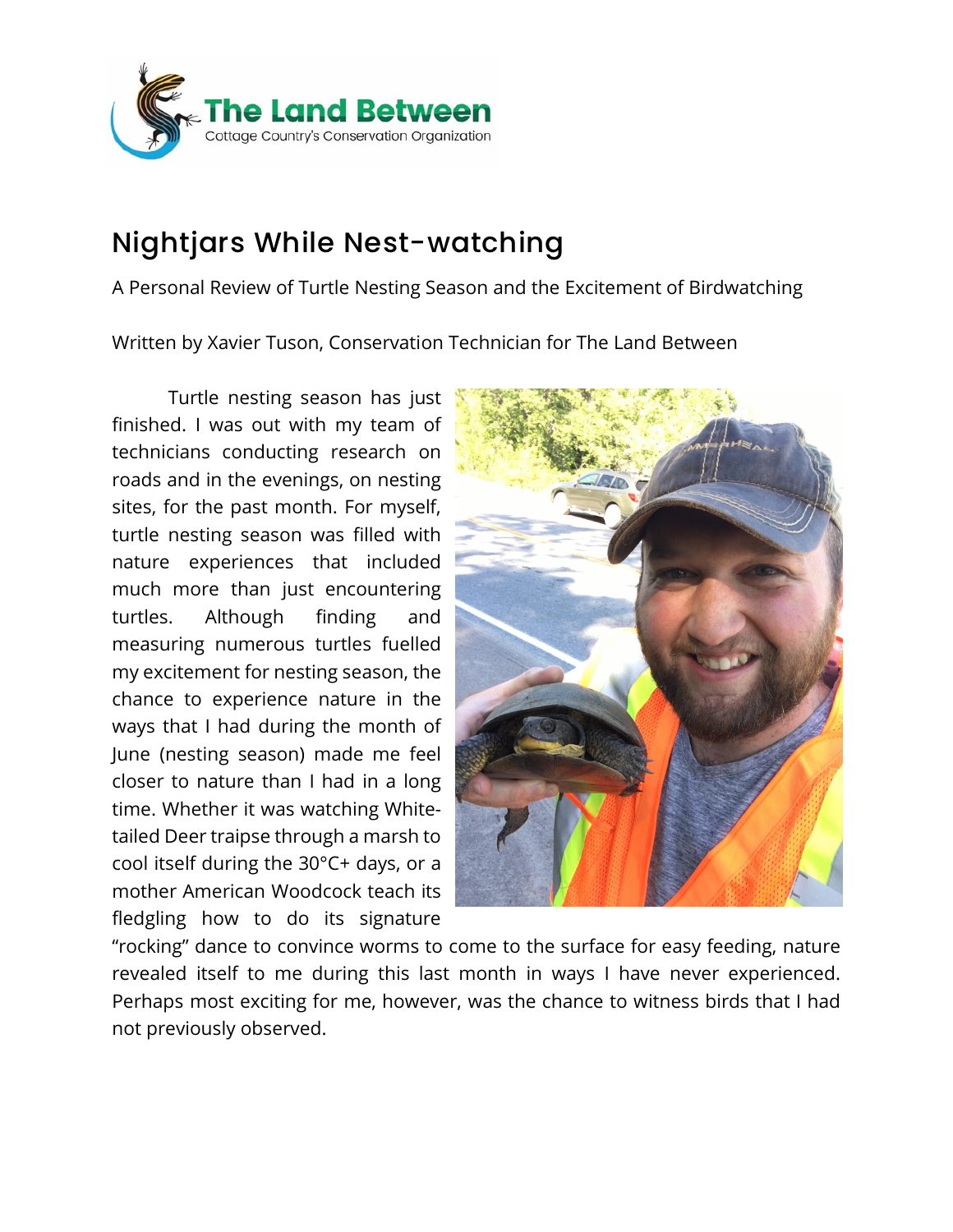I am an avid bird-watcher and if you are a birdwatcher like myself, you are likely familiar with the term "Life-list" or "Lifer". For those that aren't, the life-list is a list of bird species that have been observed during our time birdwatching. Some people complete monthly, yearly or even backyard life-lists. For myself, I aim to simply complete an Ontario life list, hoping to observe all of Ontario's approximately 300 bird species. As you can imagine, finding a bird that is not on your life-list is quite exciting, especially when it is a species-at-risk in Ontario.

In Ontario, there are 41 species-at-risk birds, 35 of which are within The Land Between boundaries. Of these 35 species-at-risk, I had the pleasure of observing 9 of these species with 4 of these being lifers for me, all within the month of June. The most exciting observations for me were the 5 different Eastern Whip-poor-wills I heard while processing turtles, which are exciting as they are one of two focus species for another project conducted by The Land Between (the other being the Common Nighthawk).



Belonging to the family Caprimulgidae, Eastern Whip-poorwills and Common Nighthawks are nocturnal aerial insectivores (meaning they eat insects in flight the air), which are often called Nightjars or sometimes Goatsuckers due to the belief by ancient Greeks that these birds sucked the blood from goats (Bird 2010). These birds spend most of their day hidden on the ground or on branches or fences, camouflaged by their naturally dull

coloration which helps them blend in with the foliage around them (Bird 2010). Nightjars are a migratory bird that leaves Ontario for South America during the colder months when insects begin to become more dormant, as insects are their primary food source (Bird 2010). Because of their nocturnal habits, these birds are more often heard than seen. Eastern whip-poor-wills can be determined by their classic "Whip-poor-will, whip-poor-will, whip-poor-will" repeated call, often starting around dusk. Common Nighthawks do not have such a distinctive call, rather an insect-like "veep". While many birds sound similar, most birds are not actively calling